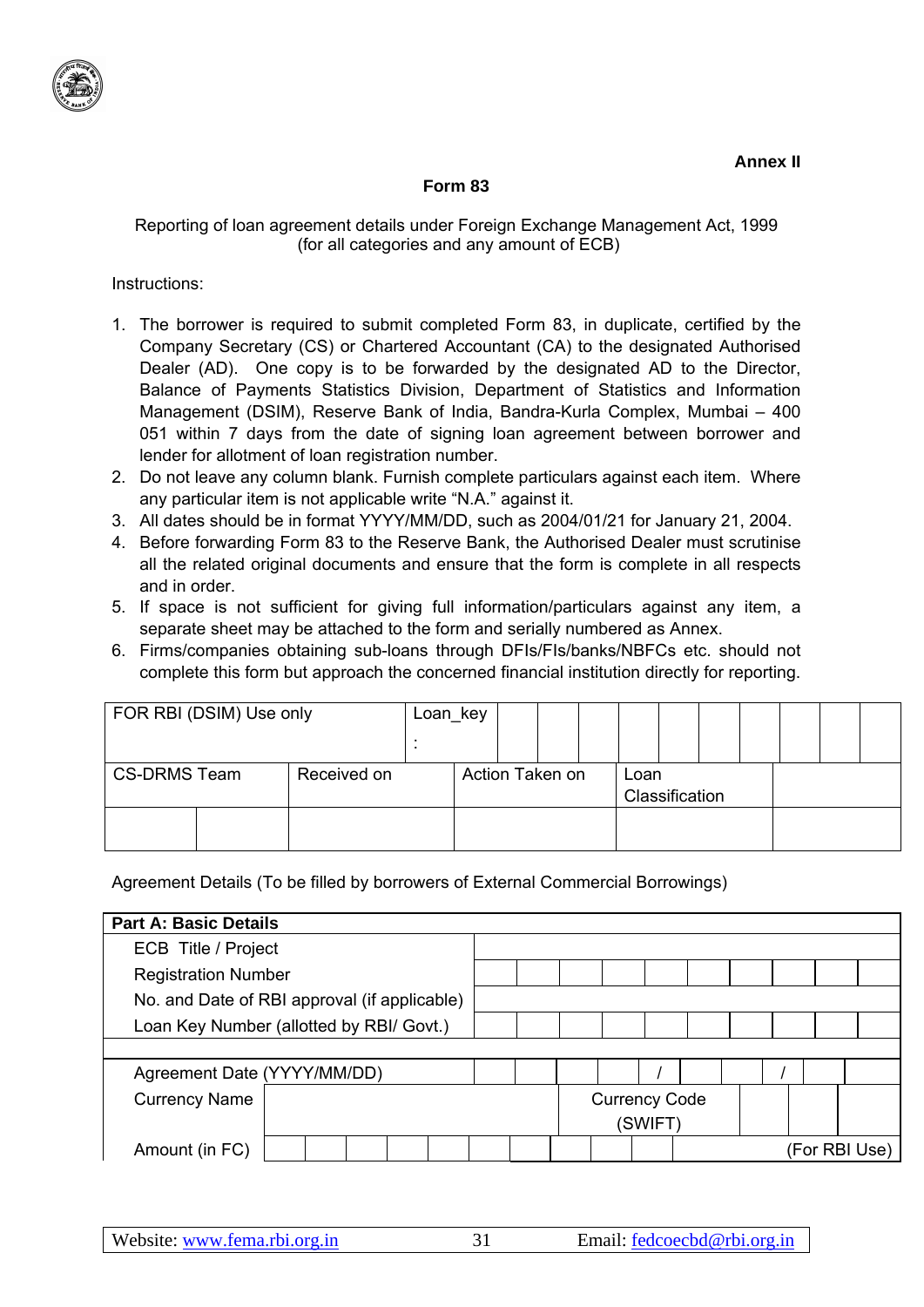

| Guarantee<br><b>Status</b>                                                                                                                                                                                                                                                                        |                                            |                       |      |  | Guarantor (Name,<br>Address, contact<br>number etc. |                                                                                       |        |                                                                                                   |                                                      |                                                                                                                                                                                                                                                                                                                                    |  |  |
|---------------------------------------------------------------------------------------------------------------------------------------------------------------------------------------------------------------------------------------------------------------------------------------------------|--------------------------------------------|-----------------------|------|--|-----------------------------------------------------|---------------------------------------------------------------------------------------|--------|---------------------------------------------------------------------------------------------------|------------------------------------------------------|------------------------------------------------------------------------------------------------------------------------------------------------------------------------------------------------------------------------------------------------------------------------------------------------------------------------------------|--|--|
| (Use code as per Box                                                                                                                                                                                                                                                                              |                                            |                       |      |  |                                                     |                                                                                       |        |                                                                                                   |                                                      | Multi Currency Type                                                                                                                                                                                                                                                                                                                |  |  |
| 1) 1                                                                                                                                                                                                                                                                                              |                                            |                       |      |  |                                                     |                                                                                       |        |                                                                                                   |                                                      |                                                                                                                                                                                                                                                                                                                                    |  |  |
| Name and address of the Borrower (Block<br>Letters)<br><b>Contact Person's Name:</b><br>Designation:<br>Phone No. :<br>Fax no.                                                                                                                                                                    |                                            |                       |      |  |                                                     | Name and address of lender / foreign supplier /<br>lesser (Block Letters)<br>Country: |        |                                                                                                   |                                                      |                                                                                                                                                                                                                                                                                                                                    |  |  |
| E-mail ID                                                                                                                                                                                                                                                                                         |                                            |                       |      |  |                                                     | E-mail ID:                                                                            |        |                                                                                                   |                                                      |                                                                                                                                                                                                                                                                                                                                    |  |  |
|                                                                                                                                                                                                                                                                                                   |                                            | (For RBI DSIM use)    |      |  |                                                     |                                                                                       |        |                                                                                                   |                                                      | (For RBI DSIM use)                                                                                                                                                                                                                                                                                                                 |  |  |
|                                                                                                                                                                                                                                                                                                   |                                            |                       |      |  |                                                     |                                                                                       |        |                                                                                                   |                                                      |                                                                                                                                                                                                                                                                                                                                    |  |  |
| Borrower's Category (Tick in appropriate box)                                                                                                                                                                                                                                                     |                                            |                       |      |  |                                                     | Lender's Category                                                                     |        |                                                                                                   |                                                      |                                                                                                                                                                                                                                                                                                                                    |  |  |
| <b>Public Sector</b><br>Unit<br>Detailed category (tick below)<br><b>Bank</b><br><b>NBF</b><br>Reg.<br>$\mathsf C$<br>No.<br>Financial Institution (Other than NBFC)<br>Corporate<br>NGOs engaged in micro finance activity<br>Other (Specify)<br>Details of foreign equity holding of the lender |                                            | <b>Private Sector</b> | Unit |  |                                                     |                                                                                       | Holder | <b>Export Credit Agency</b><br><b>Supplier of Equipment</b><br>Leasing Company<br>Other (Specify) |                                                      | <b>Multi-lateral Financial Institution</b><br>Foreign Government (Bilateral Agency)<br>Indian Commercial Bank branch abroad<br><b>Other Commercial Bank</b><br>Foreign Collaborator / Foreign Equity<br>(Please provide details of foreign equity<br>holding in the borrower company below)<br><b>International Capital Market</b> |  |  |
| in borrower company:<br>(a)Share in paid-up equity of the borrower (%)                                                                                                                                                                                                                            |                                            |                       |      |  | equity                                              |                                                                                       |        | (b) Amount of paid-up                                                                             |                                                      |                                                                                                                                                                                                                                                                                                                                    |  |  |
| code                                                                                                                                                                                                                                                                                              | Specify Authorised Dealer's Name, and bank |                       |      |  |                                                     |                                                                                       |        |                                                                                                   | Lender's Reference / IBRD No. (if it is a IBRD loan) |                                                                                                                                                                                                                                                                                                                                    |  |  |
| Bank Code Part I:                                                                                                                                                                                                                                                                                 |                                            |                       |      |  |                                                     |                                                                                       |        |                                                                                                   |                                                      |                                                                                                                                                                                                                                                                                                                                    |  |  |
| Part<br>II:                                                                                                                                                                                                                                                                                       |                                            |                       |      |  |                                                     |                                                                                       |        |                                                                                                   |                                                      |                                                                                                                                                                                                                                                                                                                                    |  |  |
| Fax:<br>E-mail ID:                                                                                                                                                                                                                                                                                |                                            |                       |      |  |                                                     |                                                                                       |        |                                                                                                   |                                                      |                                                                                                                                                                                                                                                                                                                                    |  |  |
| <b>Part B: Other Details</b>                                                                                                                                                                                                                                                                      |                                            |                       |      |  |                                                     |                                                                                       |        |                                                                                                   |                                                      |                                                                                                                                                                                                                                                                                                                                    |  |  |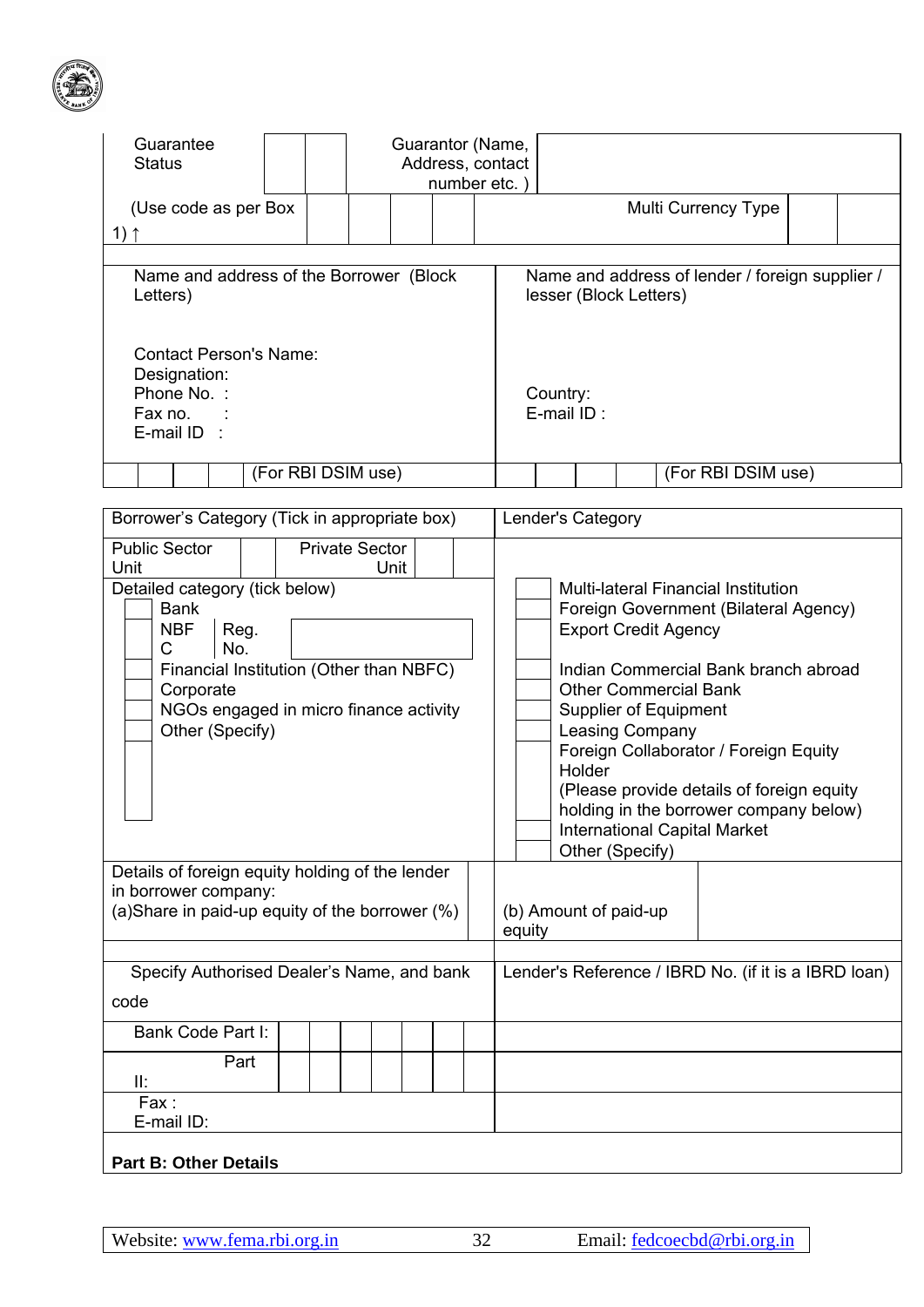

| ECB approval Scheme (Tick in appropriate<br>Box)                                                                                                                                                                                                                                                                                                                                           |                                                                                      | <b>Maturity Details</b>                                                                                                                                                       |                                                                            |  |  |  |  |  |  |  |  |
|--------------------------------------------------------------------------------------------------------------------------------------------------------------------------------------------------------------------------------------------------------------------------------------------------------------------------------------------------------------------------------------------|--------------------------------------------------------------------------------------|-------------------------------------------------------------------------------------------------------------------------------------------------------------------------------|----------------------------------------------------------------------------|--|--|--|--|--|--|--|--|
| <b>Automatic Route</b><br><b>Approval Route</b><br>Approved by Govt.                                                                                                                                                                                                                                                                                                                       |                                                                                      | Effective Date of the Loan<br>Last Date of Disbursement<br>Maturity Date (Last payment<br>date)<br>Grace Period (Year/Month)<br>Economic Sector /Industry Code (See<br>Box(3) | Y<br>Y<br>M<br>M                                                           |  |  |  |  |  |  |  |  |
| Purpose of Borrowings Code<br>(See box2)                                                                                                                                                                                                                                                                                                                                                   | If Import, specify the Country of Import (if more than one country, attach details): |                                                                                                                                                                               |                                                                            |  |  |  |  |  |  |  |  |
| Type of ECB<br><b>Buyers' Credit</b><br>Suppliers' Credit<br>Line of Credit<br><b>Export Credit from Bilateral Sources</b><br>Commercial Ioan / Syndicated Loan<br>Securitised instruments - Bonds, CP, FRN etc.<br>(attach sheet for percentage distribution<br>among lenders)<br><b>Financial Lease</b><br>Others (Specify)<br>Refinancing of old ECBs: Reg No. of the old<br><b>ECB</b> |                                                                                      |                                                                                                                                                                               |                                                                            |  |  |  |  |  |  |  |  |
| Approval No.                                                                                                                                                                                                                                                                                                                                                                               | Date:                                                                                | Amount refinanced:                                                                                                                                                            | Reason:                                                                    |  |  |  |  |  |  |  |  |
| Hedging risks<br>Interest rate<br>using<br>swap                                                                                                                                                                                                                                                                                                                                            | swap                                                                                 | Others (specify)<br>Currency                                                                                                                                                  |                                                                            |  |  |  |  |  |  |  |  |
| <b>Part C: Schedule of transactions</b><br>Interest Payment Schedule:                                                                                                                                                                                                                                                                                                                      |                                                                                      |                                                                                                                                                                               |                                                                            |  |  |  |  |  |  |  |  |
| <b>First Payment</b><br>Date<br><b>Fixed Rate</b>                                                                                                                                                                                                                                                                                                                                          |                                                                                      | Number of Payments in a Year                                                                                                                                                  |                                                                            |  |  |  |  |  |  |  |  |
| <b>Floating Rate:</b>                                                                                                                                                                                                                                                                                                                                                                      | Margin                                                                               | Cap Rate:                                                                                                                                                                     | Floor Rate:                                                                |  |  |  |  |  |  |  |  |
| <b>Base</b>                                                                                                                                                                                                                                                                                                                                                                                |                                                                                      |                                                                                                                                                                               |                                                                            |  |  |  |  |  |  |  |  |
| <b>Schedule of Draw Down</b>                                                                                                                                                                                                                                                                                                                                                               |                                                                                      |                                                                                                                                                                               |                                                                            |  |  |  |  |  |  |  |  |
| Tranc<br>Date<br>he No<br>(YYYY/MM/DD)<br>у<br>(Please see note<br>below)                                                                                                                                                                                                                                                                                                                  | Amount<br>Currenc                                                                    |                                                                                                                                                                               | If more than one equal installments<br>No.of drawals in a<br>calendar year |  |  |  |  |  |  |  |  |
|                                                                                                                                                                                                                                                                                                                                                                                            |                                                                                      |                                                                                                                                                                               |                                                                            |  |  |  |  |  |  |  |  |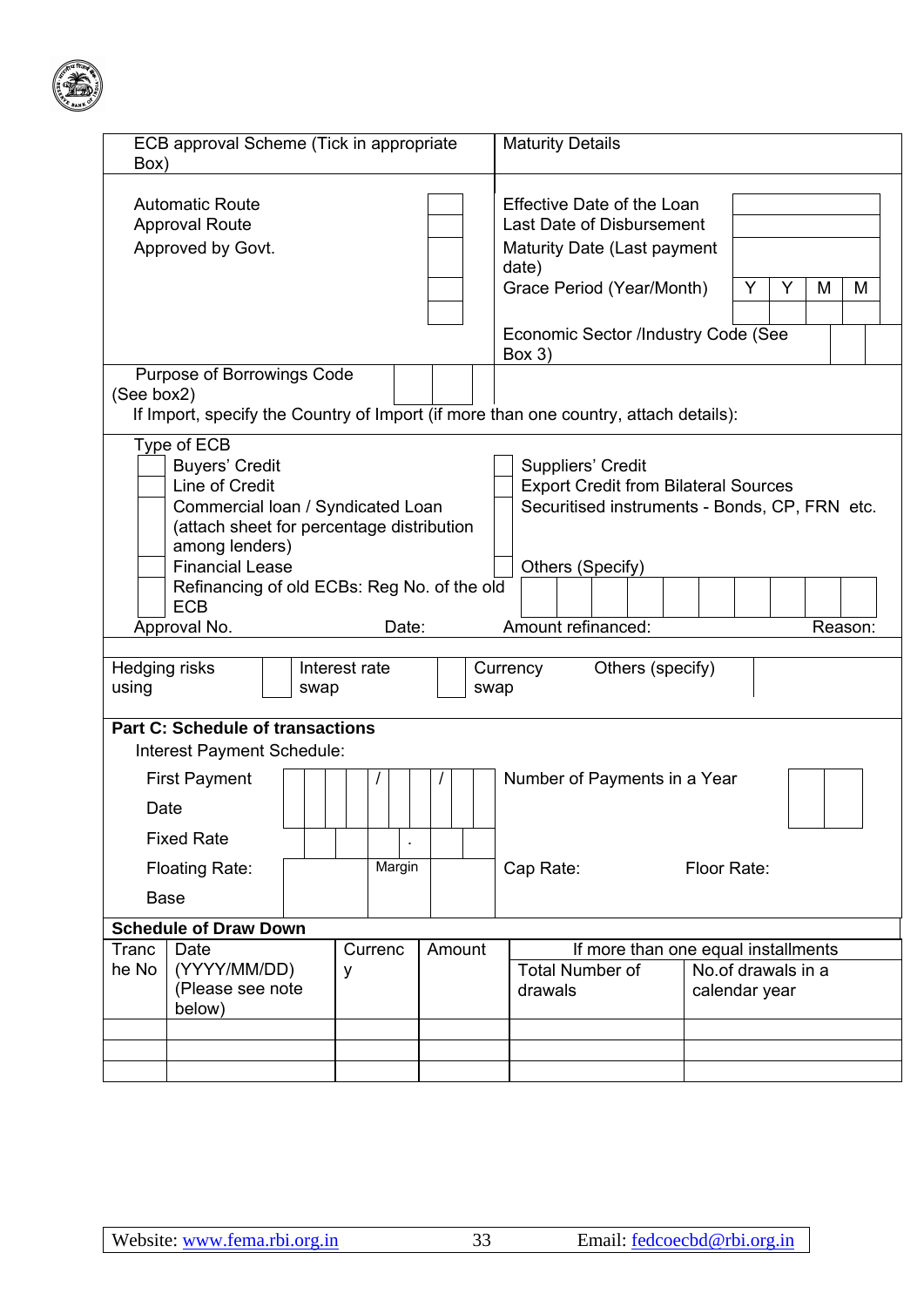

| Note: 1. In the case of import of goods or services, date of import may be furnished against date of |  |
|------------------------------------------------------------------------------------------------------|--|
| draw down.                                                                                           |  |

- 2.In the case of f**inancial lease** date of acquisition (import) of the goods is to be mentioned as date of draw down.
- 3. In the case of s**ecuritised instruments**, date of issue may be shown as date of draw down 4. In case more than equal draw down transactions are shown in a row above, date of first
- transaction to be mentioned.

|                      | <b>Principal Repayment Schedule</b>                                                                     |          |          |         |             |                                                                     |            |              |              |                     |     |                        |  |      |            |                         |  |                     |
|----------------------|---------------------------------------------------------------------------------------------------------|----------|----------|---------|-------------|---------------------------------------------------------------------|------------|--------------|--------------|---------------------|-----|------------------------|--|------|------------|-------------------------|--|---------------------|
|                      |                                                                                                         |          |          |         |             |                                                                     |            |              |              |                     |     | If more than one equal |  |      |            | Annuity                 |  |                     |
|                      | Date (YYYY/MM/DD)                                                                                       | Currency |          |         |             | Amount in FC in                                                     |            |              | installments |                     |     |                        |  |      |            | Rate                    |  |                     |
|                      | (First repayment                                                                                        |          |          | each    |             |                                                                     |            |              | Number of    |                     |     | No. of                 |  |      |            | (if annuity<br>payment) |  |                     |
| date)                |                                                                                                         |          |          |         | transaction |                                                                     |            | installments |              |                     |     | payments in a          |  |      |            |                         |  |                     |
|                      |                                                                                                         |          |          |         |             |                                                                     |            |              |              |                     |     | calendar year          |  |      |            |                         |  |                     |
|                      |                                                                                                         |          |          |         |             |                                                                     |            |              |              |                     |     |                        |  |      |            |                         |  |                     |
|                      |                                                                                                         |          |          |         |             |                                                                     |            |              |              |                     |     |                        |  |      |            |                         |  |                     |
|                      |                                                                                                         |          |          |         |             |                                                                     |            |              |              |                     |     |                        |  |      |            |                         |  |                     |
|                      | Please tick in appropriate Boxes if                                                                     |          | Call     |         |             |                                                                     | Percent of |              |              |                     | Put |                        |  |      | Percent of |                         |  |                     |
| those                |                                                                                                         |          |          | Option: |             | Debt                                                                |            |              |              |                     |     | Option                 |  | Debt |            |                         |  |                     |
|                      | options are there in the loan                                                                           |          |          |         |             |                                                                     |            |              |              |                     |     |                        |  |      |            |                         |  |                     |
| agreement:           |                                                                                                         |          |          |         |             |                                                                     |            |              |              |                     |     |                        |  |      |            |                         |  |                     |
|                      | Can be executed after                                                                                   |          |          |         |             |                                                                     |            |              |              |                     |     |                        |  |      |            |                         |  |                     |
|                      | date(s)                                                                                                 |          |          |         |             |                                                                     |            |              |              |                     |     |                        |  |      |            |                         |  |                     |
|                      |                                                                                                         |          |          |         |             |                                                                     |            |              |              |                     |     |                        |  |      |            |                         |  |                     |
|                      | Note: In the case of annuity payments, please indicate each equal installment of principal and interest |          |          |         |             |                                                                     |            |              |              |                     |     |                        |  |      |            |                         |  |                     |
| amount with rate.    |                                                                                                         |          |          |         |             |                                                                     |            |              |              |                     |     |                        |  |      |            |                         |  |                     |
|                      | In the case of principal repayment using a percentage profile, percentages may also be indicated.       |          |          |         |             |                                                                     |            |              |              |                     |     |                        |  |      |            |                         |  |                     |
|                      |                                                                                                         |          |          |         |             |                                                                     |            |              |              |                     |     |                        |  |      |            |                         |  |                     |
|                      |                                                                                                         |          |          |         |             | Fixed                                                               |            |              |              |                     |     |                        |  |      |            |                         |  |                     |
|                      | Penal Interest for late payment<br><b>Commitment Charges</b>                                            |          |          |         |             | % per annum or Base:<br>Margin:<br>% of Undrawn<br>% per annum of : |            |              |              |                     |     |                        |  |      |            |                         |  |                     |
|                      |                                                                                                         |          |          |         |             | Amount                                                              |            |              |              |                     |     |                        |  |      |            |                         |  |                     |
| <b>Other Charges</b> |                                                                                                         |          |          |         |             |                                                                     |            |              |              |                     |     |                        |  |      |            |                         |  |                     |
|                      | Nature of Charge                                                                                        | Expected |          |         | Currency    |                                                                     |            | Amount       |              |                     |     | In case of many equal  |  |      |            |                         |  |                     |
| (Specify)            |                                                                                                         | Date of  |          |         |             |                                                                     |            |              |              |                     |     | payments               |  |      |            |                         |  |                     |
|                      |                                                                                                         | Payment  |          |         |             |                                                                     |            |              |              |                     |     | No. of                 |  |      |            | Total                   |  |                     |
|                      |                                                                                                         |          |          |         |             |                                                                     |            |              |              |                     |     | payments in            |  |      |            | number of               |  |                     |
|                      |                                                                                                         |          |          |         |             |                                                                     |            |              |              |                     |     | a year                 |  |      |            | payments                |  |                     |
|                      |                                                                                                         |          |          |         |             |                                                                     |            |              |              |                     |     |                        |  |      |            |                         |  |                     |
|                      |                                                                                                         |          |          |         |             |                                                                     |            |              |              |                     |     |                        |  |      |            |                         |  |                     |
|                      |                                                                                                         |          |          |         |             |                                                                     |            |              |              |                     |     |                        |  |      |            |                         |  |                     |
|                      | PART D : ECB availed in the current & previous three financial years-(not applicable for the first      |          |          |         |             |                                                                     |            |              |              |                     |     |                        |  |      |            |                         |  |                     |
|                      |                                                                                                         |          |          |         |             |                                                                     |            |              |              |                     |     |                        |  |      |            |                         |  |                     |
| time borrower)       |                                                                                                         |          |          |         |             |                                                                     |            |              |              |                     |     |                        |  |      |            |                         |  |                     |
| Year                 | Registration No.                                                                                        |          | Currency |         |             | Loan Amount                                                         |            |              |              | Amount<br>disbursed |     |                        |  |      |            |                         |  | Amount outstanding* |
|                      |                                                                                                         |          |          |         |             |                                                                     |            |              |              |                     |     |                        |  |      |            |                         |  |                     |
|                      |                                                                                                         |          |          |         |             |                                                                     |            |              |              |                     |     |                        |  |      |            |                         |  |                     |
|                      |                                                                                                         |          |          |         |             |                                                                     |            |              |              |                     |     |                        |  |      |            |                         |  |                     |
|                      |                                                                                                         |          |          |         |             |                                                                     |            |              |              |                     |     |                        |  |      |            |                         |  |                     |

 **\*** net of repayments, if any, on the date of application.

We hereby certify that the particulars given above are true and correct to the best of our knowledge and belief. No material information has been withheld and / or misrepresented.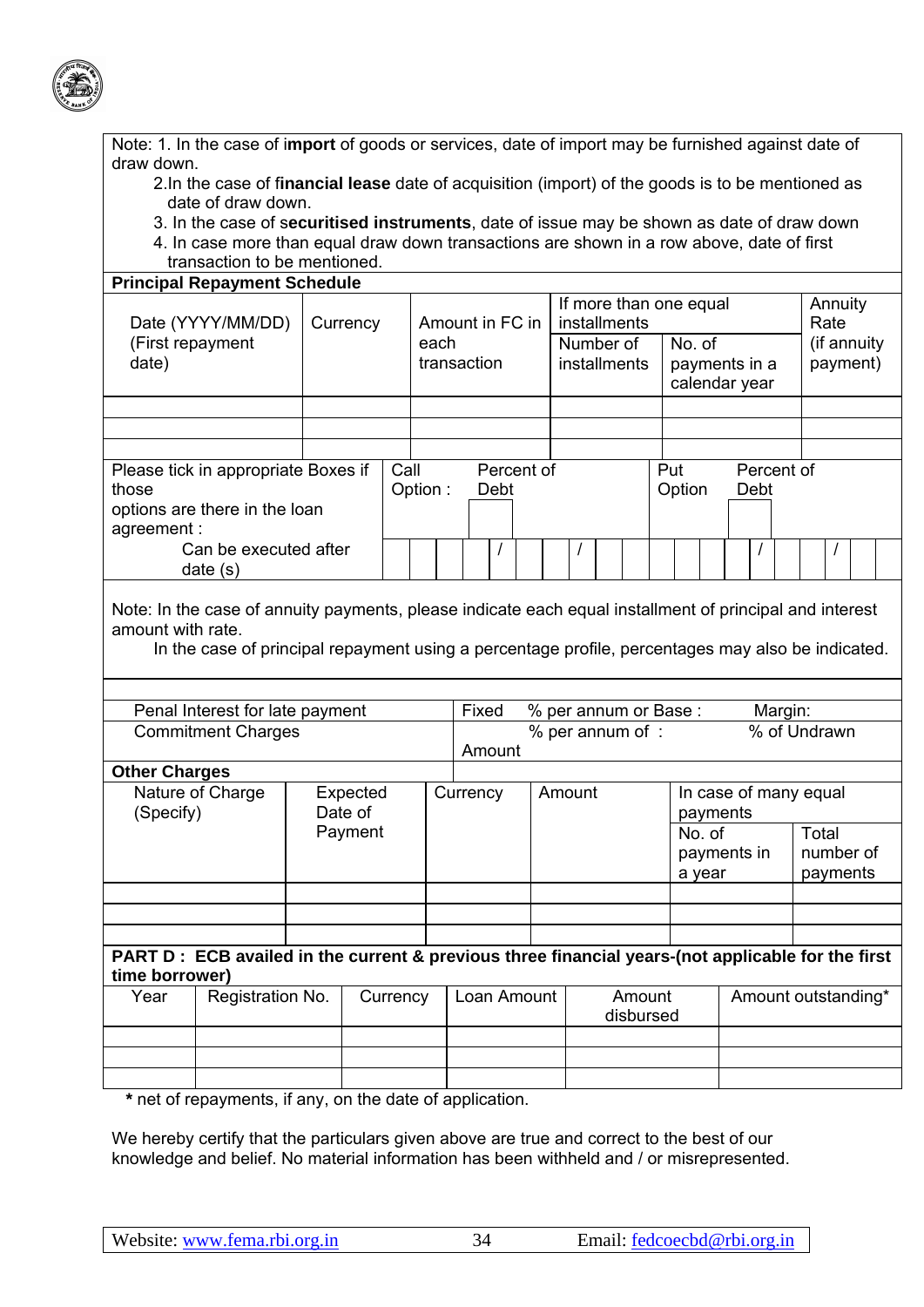

| Place: | Stamp |                                                                                   |
|--------|-------|-----------------------------------------------------------------------------------|
| Date:  |       | (Signature of the Authorised Official of the<br>Company)<br>Name:<br>Designation: |
|        | Stamp |                                                                                   |
|        |       | (Signature of Company Secretary / Chartered<br>Accountant)<br>Name:               |
|        |       |                                                                                   |

## [For use of Authorised Dealer]

We certify that the borrower is our customer and the particulars given in this form are true and correct to the best of our knowledge and belief. Furthermore, the ECB is in compliance with ECB guidelines.

Place : Stamp

Date :

 $\frac{1}{2}$  ,  $\frac{1}{2}$  ,  $\frac{1}{2}$  ,  $\frac{1}{2}$  ,  $\frac{1}{2}$  ,  $\frac{1}{2}$  ,  $\frac{1}{2}$ 

 $\frac{1}{2}$  ,  $\frac{1}{2}$  ,  $\frac{1}{2}$  ,  $\frac{1}{2}$  ,  $\frac{1}{2}$  ,  $\frac{1}{2}$  ,  $\frac{1}{2}$ 

(Signature of Authorised Official) Name : Designation : Name of the bank/branch \_\_\_\_\_\_\_\_\_\_\_\_\_\_\_ Bank Code :

|                |           | <b>BOX 1: Guarantee Status Code</b> | <b>BOX 2: Purpose of Borrowings Code</b> |                |                                            |  |  |  |
|----------------|-----------|-------------------------------------|------------------------------------------|----------------|--------------------------------------------|--|--|--|
| Sr.            | Cod       | <b>Description</b>                  | Sr.                                      | Cod            | <b>Description</b>                         |  |  |  |
| <b>No</b>      | e         |                                     | No                                       | e              |                                            |  |  |  |
| 1              | GG        |                                     | 1                                        | IC             |                                            |  |  |  |
|                |           | Govt. of India guarantee.           |                                          |                | Import of capital goods                    |  |  |  |
|                | CG        | Public Sector guarantee             | $\overline{2}$                           | <b>RL</b>      | Local sourcing of capital goods            |  |  |  |
|                |           |                                     |                                          |                | (Rupee expenditure)                        |  |  |  |
| $\overline{2}$ | <b>PB</b> | Public Sector Bank Guarantee.       | 3                                        | <b>SL</b>      | On-lending or sub- lending                 |  |  |  |
| 3              | FI.       | <b>Financial Institution</b>        | 4                                        | RP             | Repayment of earlier ECB                   |  |  |  |
|                |           | Guarantee.                          | 5                                        | NP             | New project                                |  |  |  |
| 4              | <b>MB</b> | Multilateral /Bilateral Institution | 6                                        | МE             | Modernisation/Expansion of existing        |  |  |  |
|                |           | Guarantee.                          |                                          |                | units                                      |  |  |  |
| 5              | PG        | <b>Private Bank Guarantee</b>       | 7                                        | <b>PW</b>      | Power                                      |  |  |  |
| 6              | <b>PS</b> | <b>Private Sector Guarantee</b>     | 8                                        | TL             | Telecommunication                          |  |  |  |
| 7              | MS        | Mortgage of Assets / Security       | 9                                        | <b>RW</b>      | Railways                                   |  |  |  |
| 8              | <b>OG</b> | <b>Other Guarantee</b>              | 10                                       | <b>RD</b>      | Roads                                      |  |  |  |
| 9              | <b>NN</b> | <b>Not Guaranteed</b>               | 11                                       | PT             | Ports                                      |  |  |  |
|                |           |                                     | 12                                       | IS.            | Industrial parks                           |  |  |  |
|                |           |                                     | 13                                       | UI             | Urban infrastructure                       |  |  |  |
|                |           |                                     | 14                                       | O <sub>l</sub> | Overseas investment in JV/WOS              |  |  |  |
|                |           |                                     | 15                                       | <b>DI</b>      | <b>PSU Disinvestment</b>                   |  |  |  |
|                |           |                                     | 16                                       | TS             | <b>Textile/Steel Restructuring Package</b> |  |  |  |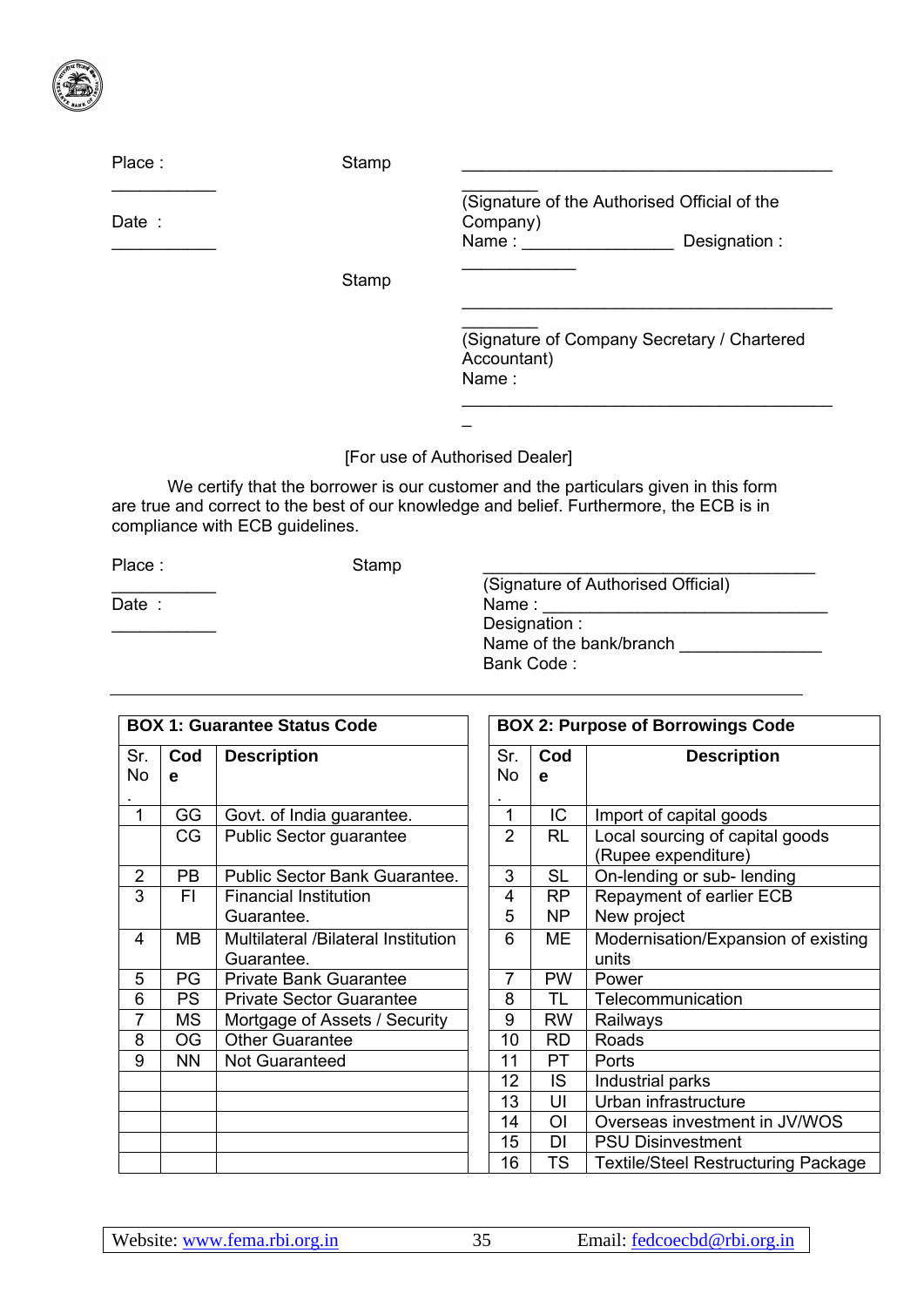

|  | . –    | MF  | .<br>Micro finance<br>$-$ -noo -<br>activity |
|--|--------|-----|----------------------------------------------|
|  | O<br>С | - - | . .<br>$\sim$<br>specity)                    |

| <b>BOX 3: Industry codes to be used</b>                           |                                                                 |      |
|-------------------------------------------------------------------|-----------------------------------------------------------------|------|
| <b>Industry Group Name</b>                                        | <b>Industry Description</b>                                     | Code |
| <b>PLANTATIONS</b>                                                | <b>TEA</b>                                                      | 111  |
|                                                                   | <b>COFFEE</b>                                                   | 112  |
|                                                                   | <b>RUBBER</b>                                                   | 113  |
|                                                                   | <b>OTHERS</b>                                                   | 119  |
| <b>MINING</b>                                                     | COAL                                                            | 211  |
|                                                                   | <b>METAL</b>                                                    | 212  |
|                                                                   | <b>OTHERS</b>                                                   | 219  |
| <b>PETROLEUM &amp; PERTOLEUM PRODUCTS</b><br><b>MANUFACTURING</b> |                                                                 | 300  |
| AGRICULTURAL PRODUCTS (400)                                       | <b>FOOD</b>                                                     | 411  |
|                                                                   | <b>BEVERAGES</b>                                                | 412  |
|                                                                   | <b>SUGAR</b>                                                    | 413  |
|                                                                   | <b>CIGARETTES &amp; TOBACCO</b>                                 | 414  |
|                                                                   | <b>BREWERIES &amp; DISTILLERIES</b>                             | 415  |
|                                                                   | <b>OTHERS</b>                                                   | 419  |
| <b>TEXTILE PRODUCTS (420)</b>                                     | <b>COTTON TEXTILE</b>                                           | 421  |
|                                                                   | <b>JUTE &amp; COIR GOODS</b>                                    | 422  |
|                                                                   | <b>SILK &amp; RAYON</b>                                         | 423  |
|                                                                   | <b>OTHER TEXTILE</b>                                            | 429  |
| <b>TRANSPORT EQUIPMENT (430)</b>                                  | <b>AUTOMOBILES</b>                                              | 431  |
|                                                                   | <b>AUTO ACCESSORIES &amp; PARTS</b>                             | 432  |
|                                                                   | SHIP BUILDING EQUIPMENTS & STORES                               | 433  |
|                                                                   | <b>RAILWAY EQUIPMENT &amp; STORES</b>                           | 434  |
|                                                                   | <b>OTHERS</b>                                                   | 439  |
| MACHINERY & TOOLS (440)                                           | <b>TEXTILE MACHINERY</b>                                        | 441  |
|                                                                   | <b>AGRICULTURAL MACHINERY</b>                                   | 442  |
|                                                                   | <b>MACHINE TOOLS</b>                                            | 443  |
|                                                                   | <b>OTHERS</b>                                                   | 449  |
| METAL & METAL PRODUCTS (450)                                      | FERROUS (IRON & STEEL)                                          | 451  |
|                                                                   | NON-FERROUS                                                     | 452  |
|                                                                   | <b>SPECIAL ALLOYS</b>                                           | 453  |
|                                                                   | <b>OTHERS</b>                                                   | 459  |
| ELECTRICAL, ELECTRONIC GOODS &                                    |                                                                 |      |
| MACHINERY (460)                                                   | <b>ELECTRICAL GOODS</b>                                         | 461  |
|                                                                   | <b>CABLES</b>                                                   | 462  |
|                                                                   | <b>COMPUTER HARDWARE &amp; COMPUTER BASED</b><br><b>SYSTEMS</b> | 463  |
|                                                                   | ELECTRONIC VALVES, TUBES & OTHERS                               | 464  |
|                                                                   | <b>OTHERS</b>                                                   | 469  |
| CHEMICALS & ALLIED PRODUCTS (470)                                 | <b>FERTILIZERS</b>                                              | 471  |
|                                                                   | <b>DYES &amp; DYES STUFF</b>                                    | 472  |
|                                                                   | <b>MEDICINES &amp; PHARMACEUTICALS</b>                          | 473  |
|                                                                   | <b>PAINTS &amp; WARNISHING</b>                                  | 474  |
|                                                                   | SOAPS, DETERGENTS, SHAMPOOS, SHAVING<br><b>PRODUCT</b>          | 475  |